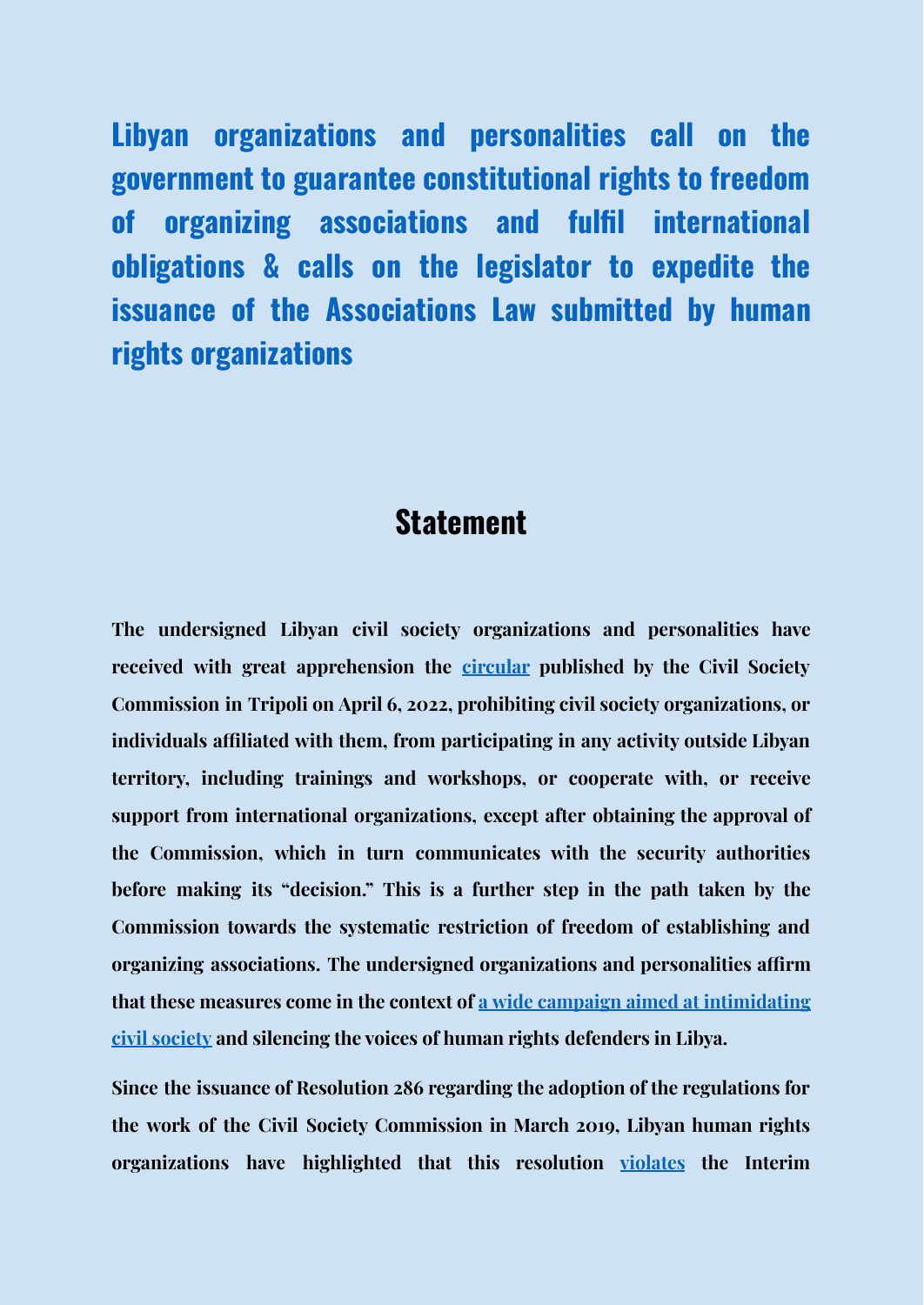**Constitutional Declaration (Articles 14 and 15) and international standards for freedom to form civil associations. The Commission sought to impose more control over civil associations by adding a new required document to the papers related to the procedures for registering associations and renewing licenses. This new document requires the founders of associations to pledge not to deal with foreign embassies and consulates at home and abroad and international governmental and non-governmental organizations in all forms, whether that is by holding meetings and congregations, or extending an invitation to them, or responding to their invitations, or signing any agreements or contracts in general until after referral to the Civil Society Commission and requesting permission and approval from them. This is what Libyan human rights [organizations](https://defendercenter.org/5009) warned of and considered it a nationalization of civil work and the isolation of civil society from the outside world. The undersigned organizations and personalities affirm that the above-mentioned Commission circular, which comes as a consolidation of the flawed "pledge" procedures, is a measure that contravenes constitutional rights, international standards for freedom of congregations and freedom of organizing civil associations and societies, and harms Libya's international obligations in the field of human rights and should be immediately retracted.**

**Until recently, many organizations were resorting to registering with the Civil Society Commission in Benghazi, to escape the arbitrary restrictions imposed by the Civil Society Commission in Tripoli on the registration of civil associations. However, in a negative development indicating the worsening situation of freedom of organizing civil associations in Libya, the Benghazi Commission issued a [circular](https://www.facebook.com/ccslibya/photos/a.257145917821954/1892899627579900/?type=3&theater) on March 29 in which it threatened to freeze the activities of organizations that do not update their data and deposit their reports periodically without legal basis. This circular came just two days after another circular issued by the Tripoli Commission in which it announced the suspension of the**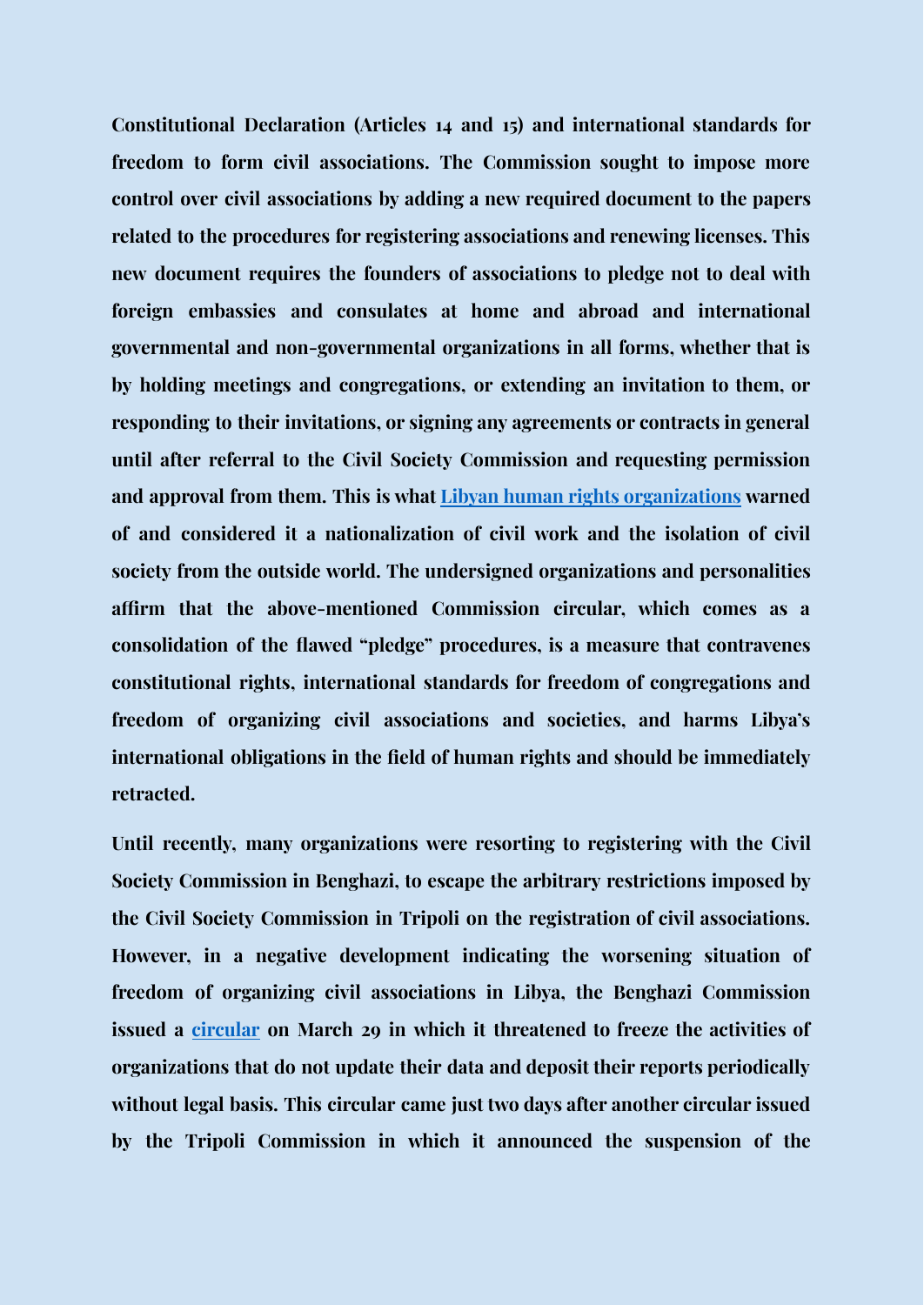**registration of organizations that had not settled their status according to Regulation 286 of 2019.**

**It is worth noting, in this context, that the undersigned organizations and personalities have closely followed the appeal procedures before the Administrative Judicial Department of the Tripoli Court of Appeal against Resolution 286 referred to above, on which the Civil Society Commission in Tripoli relies on restricting rather regulating civil society activities as they claim. As the undersigned organizations and personalities express their frustration because of the administrative judiciary's recent ruling by disposing of its hand by issuing a decision of lacking state jurisdiction regarding this issue and closing the door to the constitutional right to litigation, especially in light of the deliberate disruption of the work of the Constitutional Chamber of the Supreme Court. Nevertheless, The undersigned organizations and personalities are confident that the legal and human rights struggle to liberate civil work from illegal and arbitrary restrictions, protect activists and society, and guarantee constitutional rights will continue without surrender or despair.**

**While the undersigned organizations and personalities affirm that Libyan civil society is recently facing a [systematic](https://defendercenter.org/5733) campaign launched by some security services against human rights defenders, they note with great concern the alignment of the Civil Society Commission in Tripoli against freedom of civil organization and civil associations' activities and support for the ongoing repressive campaign against civil society organizations, instead of supporting it and defending the need to respect the constitutional texts and Libya's international obligations in the field of human rights. The Commission issued [a](https://www.facebook.com/609044292912271/posts/1334046460412047/) [statement](https://www.facebook.com/609044292912271/posts/1334046460412047/) supporting the repressive measures against the civil organizations, including the arbitrary detention of several human rights defenders. The Civil Society Commission in Tripoli also issued a similar statement in which it used verses from the Holy Qur'an in its criticism of the statement of a Libyan civil**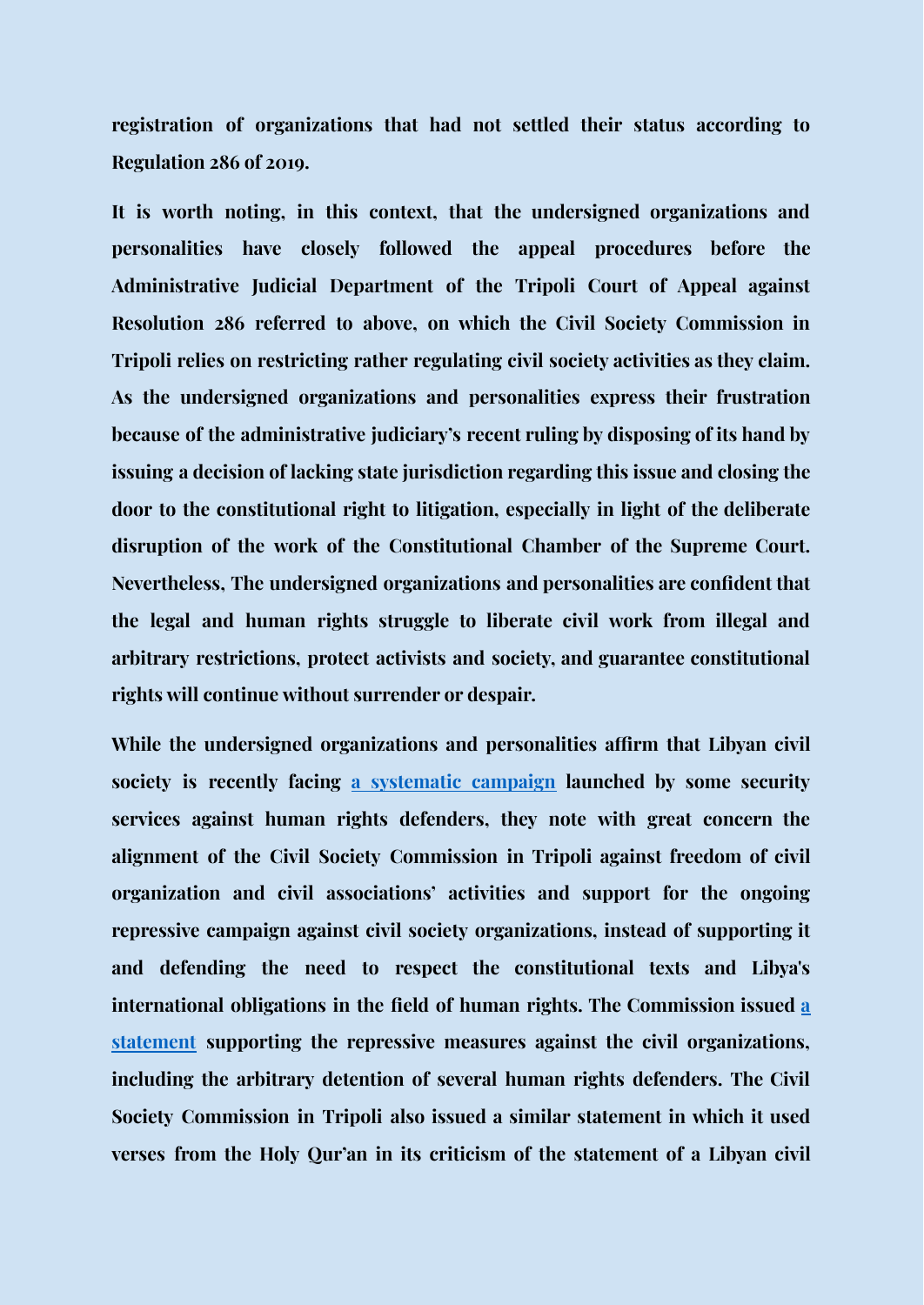**society organization in which it commented on security measures against activists. This is a very dangerous matter in a societal context that has experiences in using the weapon of "takfir" and bloodshed in the name of religion. The undersigned organizations and personalities deplore that the Commission adopts this method of dialogue with civil society. It affirms that the dictionary of dialogue with civil organizations is the constitutional rights and international agreements signed by Libya, and that any deviation in the language of dialogue and the use of the religion in attacking organizations and portraying them as an opponent of society is a matter that carries with it a serious danger to the future of peace and security in the country and even to the Activists' right to life.**

**Finally, the undersigned organizations and personalities affirm that the solution to the crisis of freedom of civil activities and establishing civil associations and societies in Libya lies in the need to pass a new law to organize civil associations and establish a new relationship between the authorities and civil society, whose reference is guaranteed constitutional rights and international standards for freedom of civil society organizations and associations. In this context, the undersigned organizations and personalities call on the House of Representatives to approve the [draft](https://www.defendercenter.org/wp-content/uploads/2021/10/%D9%85%D8%B4%D8%B1%D9%88%D8%B9-%D9%82%D8%A7%D9%86%D9%88%D9%86-%D8%A7%D9%84%D8%AC%D9%85%D8%B9%D9%8A%D8%A7%D8%AA-%D8%A8%D8%B9%D8%AF-%D8%A7%D9%84%D9%85%D8%B1%D8%A7%D8%AC%D8%B9%D8%A9-%D9%81%D9%8A-%D8%A7%D9%94%D8%B9%D8%B3%D8%B7%D8%B3-2021.docx-1.pdf) law that was referred to it by human rights [organizations](https://defendercenter.org/5557) and Libyan public [figures](https://defendercenter.org/5557) in October 2021. It is worth noting that the draft law was referred to the Legislative Committee of the House of Representatives and since then the House has not begun to discuss it prior to its issuance. The undersigned organizations and personalities affirm that the issuance of the draft law, which Libyan legal and human rights experts have been working on, will become the cornerstone of efforts to liberate civil society in Libya from the claws of repression and persecution aimed at thwarting the Libyans' ambition to establish a state of rule of law and respect for human rights.**

**Signed organizations:**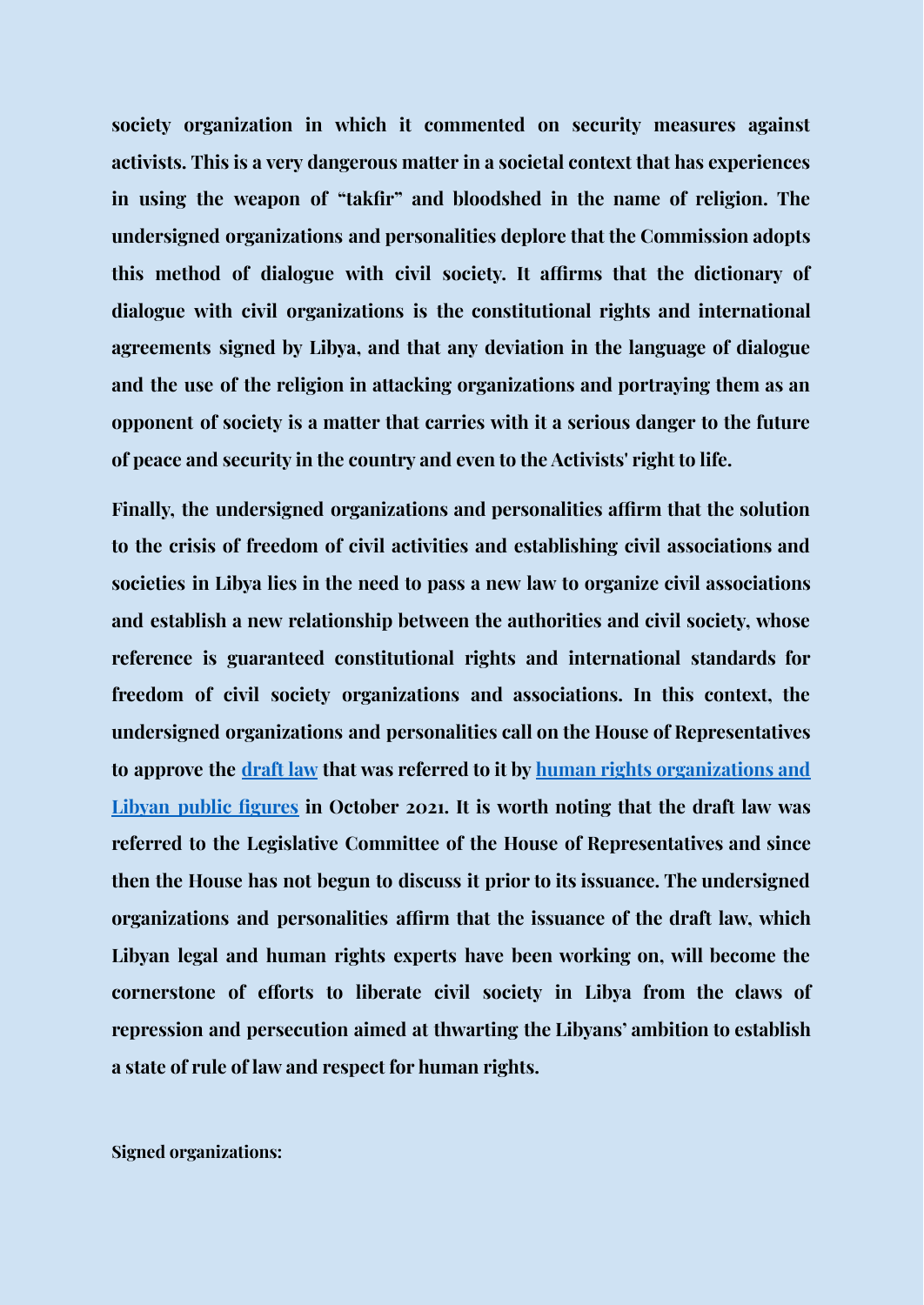- **1. Defender Center for Human Rights**
- **2. The Libyan Women's Forum for Peace**
- **3. Libya Al Mostakbal Centre for Media & Culture**
- **4. Libyan Crimes Watch**
- **5. Lawyers for Justice in Libya**
- **6. Jurists Without Chains**
- **7. Youth for Tawergha Organization**
- **8. Aswat Media Network**
- **9. Tabbiano Organization for Human Rights**
- **10. The 17 th February Environment and Human Rights Organization**
- **11. Al-Naseer Organization for Human Rights**
- **12. The Arab International Organization for Women's Rights**
- **13. The 21 st March Foundation for Children's Rights**
- **14. The Libyan Institute for Investigative Journalism**
- **15. The Libyan Organization for Political Development**
- **16. The Libyan Center for Tamazight Studies**
- **17. Aman Organization Against Discrimination**
- **18. Justice for All Organization**
- **19. Libyan Organization for Amazigh Experiences**
- **20. Washem Center for Women's Studies**
- **21. Nuasi for gender studies**

## **Signed Personalities:**

- **1. Abdel Hafeed Ghoga Lawyer and human rights defender**
- 
- **3. Abdelsalam Boughuila Member of the State Council**
- **4. Abdelsalam Mohamed Academic**
- **5. Abdelsalam Ordko Activist**
- **6. Abdeldaem Alghurbali Lawyer**
- 
- 
- **2. Abdel Moneim Sharif Member of the Constituent Assembly**
	-
	-
	-
- **7. Abeer Amnaina University professor**
- **8. Ahlam Mohamed Libyan human rights defender**
	-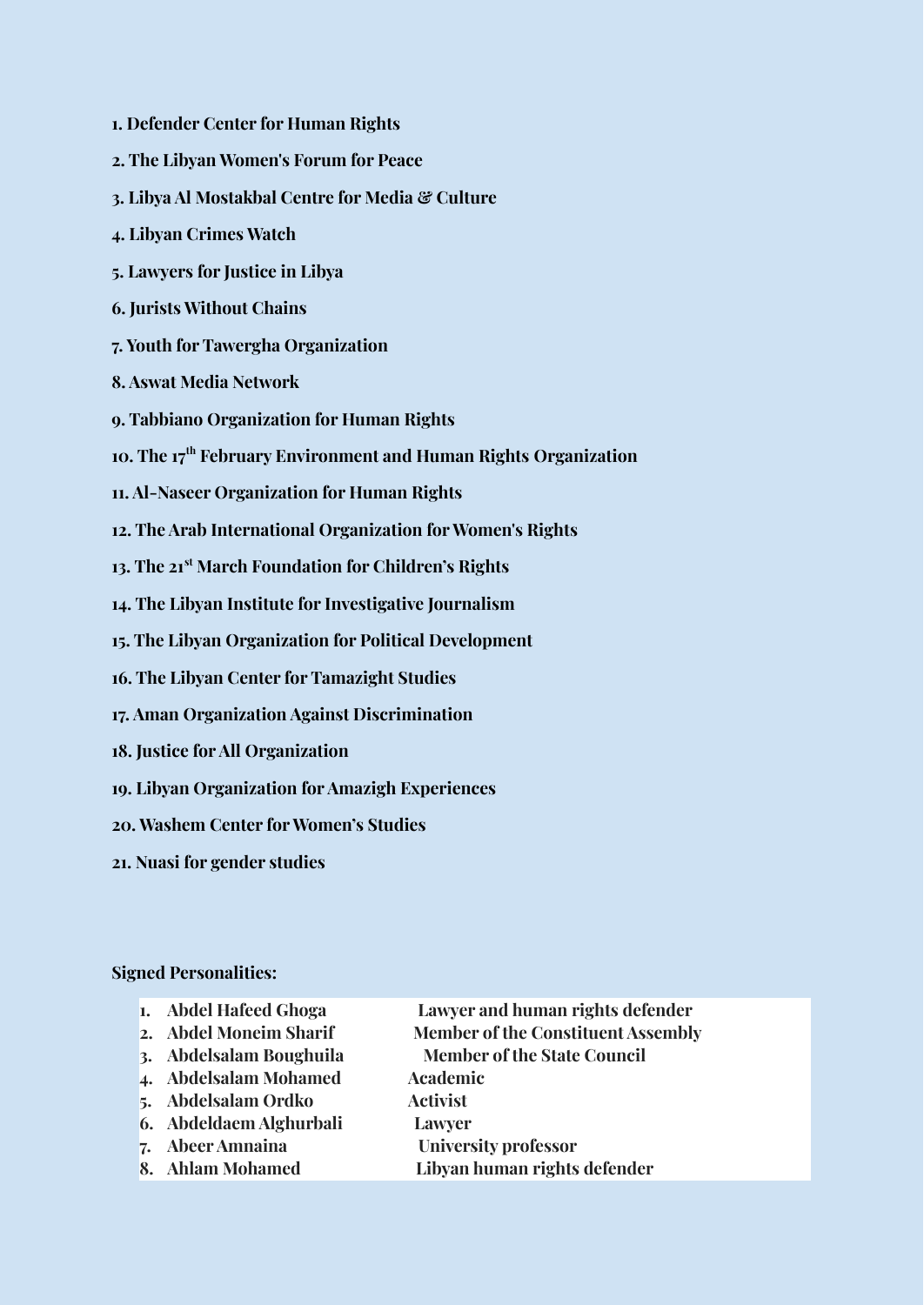**9. Ahmed Khaled Legal advisor 10. Ahmed Khalil Sharkasi Member of the Political Dialogue Forum 11. Ali Alasbli The Libyan Crimes Monitor 12. Ali Al-Tarhouni Former deputy head of the Executive Office 13. Amal Abeidi University professor 14. Amal Bougheighis Member of the Political Dialogue Forum 15. Amina Al-Mughairbi University professor 16. Ashraf Al-Qatani Human rights activist 17. Emad Irqayah Human rights defender 18. Fahd Jamal Lawyer 19. Fayrouz Al-Barjo Civil activist 20. Hana Abou Al-Deeb Member of Parliament 21. Hanin Boushousha Human rights and Civil Society activist 22. Hassan Al-Amin Journalist and human rights defender 23. Hassan Kadano Human rights defender 24. Hisham Matar Novelist and writer 25. Ibtisam Al-Aqoury Lawyer and human rights defender 26. Ibrahim Grada Former Ambassador, politician and senior advisor for the UN 27. Jamal Al-Falah President of the Libyan Organization for Political Development 28. Jamal Belnour Journalist and Human rights defender 29. Khaled Al-Sayeh Lawyer and former ambassador 30. Khaled Mutawa Poet and University professor 31. Khaled Wahli Member of the Constitute Assembly 32. Louay Farkash Minister Plenipotentiary - League of Arab States 33. Maher Al Shaeri Member of the Libyan Institution for Investigative Journalism 34. Mahmud Shammam Libyan journalist and former Minister of Information 35. Marwa Habil Journalist 36. Marwa Salem Human rights defender and journalist 37. Marwan Tashani Human rights defender and researcher 38. Mimon Al-Sheikh Activist 39. Mohamed Al-Asfar Novelist and writer 40. Mohamed Al-Dairi Former Foreign Minister 41. Mohamed Al-Huni Journalist 42. Mohamed Hammuda Legal scholar 43. Mohsen Ibrahim Human rights defender 44. Motaz Gaderbouh Journalist 45. Musab Al-Abed Member of Parliament 46. Naim Al-Ashibi Libyan journalist and writer 47. Naima Jibril Member of the Libyan Political Dialogue and former head of the Benghazi Court of Appeals 48. Najia Al-Tabawi Activist 49. Najib Al-Hasadi University professor 50. Nisreen Al Alem Journalist**